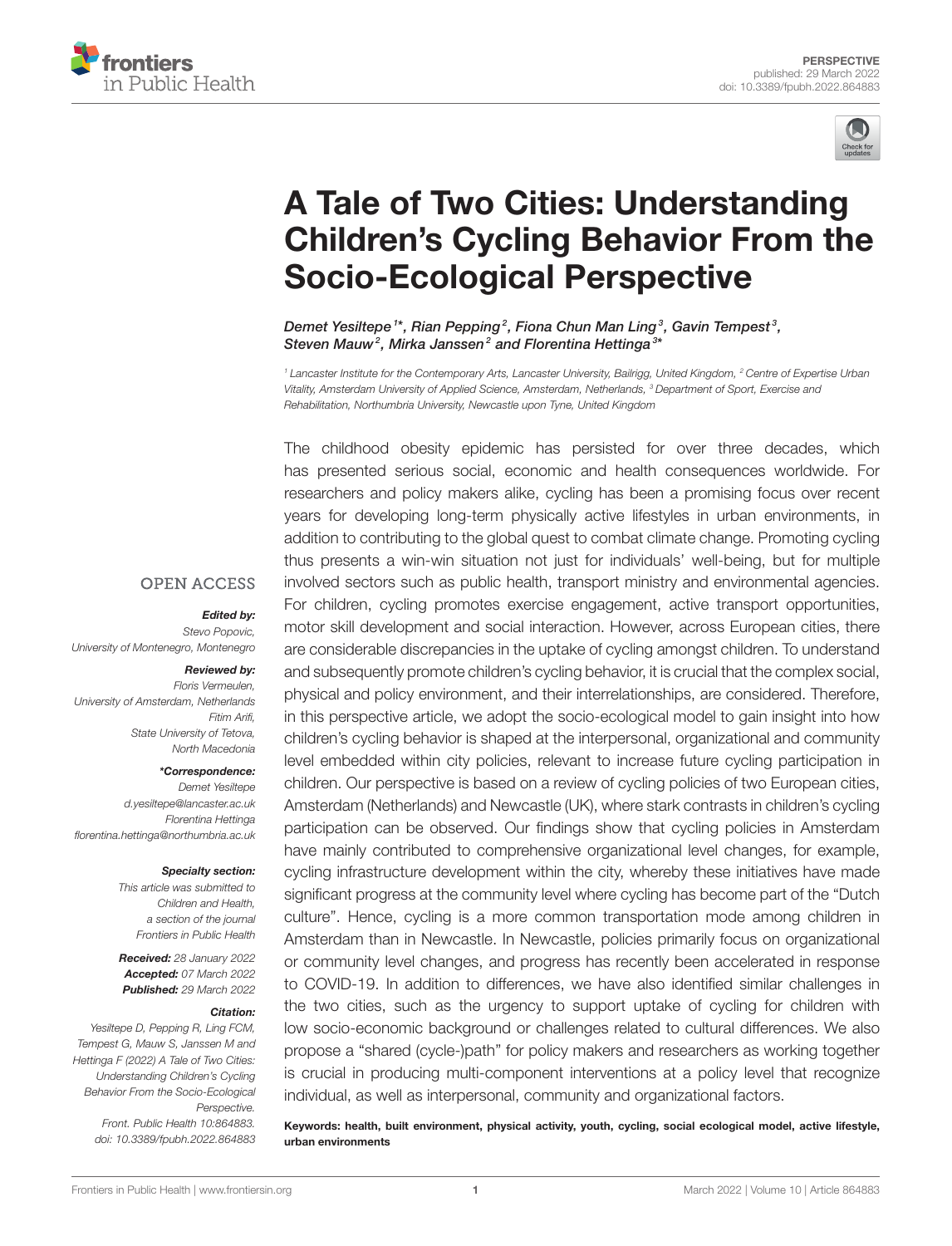# INTRODUCTION

The global rise in childhood obesity is partly due to the alarmingly low rates of children's physical activity (PA) participation. In 2012, the Lancet, one of the most respected medical and health journals, stated that physical inactivity has become a pandemic [\(1\)](#page-4-0). In Europe alone only one in four 11-year-olds and only one in seven 15-year-olds took part in at least 1 h moderate-to-vigorous exercise daily in 2018 [\(2\)](#page-4-1). In all countries, girls were less physically active than boys at both ages. With more than 80% of Europeans projected to reside in cities by 2030, the WHO has a strong agenda to promote physical activity in urban environments [\(3\)](#page-4-2). Due to COVID-19, physical inactivity increased even more, and children's (especially children aged between 4 and 6) motor skill development was affected [\(4\)](#page-4-3). Hence, increasing children's physical activity has become more urgent than ever. Increasing physical activity in children requires a wide range of interventions and strategies incorporating knowledge and experience at several different levels and settings. One aspect to explore for instance is active transport, which can provide children 15 min of extra movement per day [\(5\)](#page-4-4). Therefore, cycling can be one of the pieces of the large physical inactivity puzzle. In recent years, cycling has gained popularity as a recreational activity and sustainable "greener" means of active transport. To increase cycling opportunities at first instance, an appropriate infra-structure is needed. Actions to increase cycling opportunities thus primarily occurred at a policy level within urban environments, e.g., providing infrastructure such as cycle ways or shared bicycle schemes. At the same time, at the individual behavioral level, the mental and physical benefits [\(6\)](#page-4-5) of cycling (particularly improved motor skill development in children) [\(7\)](#page-4-6) have become more evident. From the health and behavior change perspective, the alignment of policy and individual level changes must occur in tandem for the successful development and roll-out of public health initiatives to promote PA through cycling in children. The share of total trips that are completed by bicycle is high in Europe (for example it is around 9% in Germany or 19% in Denmark) compared to other westernized countries including Australia or North America (all 1%) [\(8\)](#page-4-7). Cities have their own cultures, needs and geographical or urban characteristics to create safe and integrated cycling systems [\(9\)](#page-4-8). These characteristics shape the cycling culture and thus, if we want to increase cycling participation, it is important to understand the current situation in different urban areas and the decisions that have been adopted by governments or local authorities. In this perspective, we will focus on two cities, Newcastle and Amsterdam, in Europe where the cycling rates are higher than many other continents. Amongst the European countries, the Netherlands has the highest cycling percentages (27%) while the percentage is much lower (2%) in the UK [\(10\)](#page-4-9). This perspective article is oriented at understanding policies. Hence, we first describe current cycling policies in Newcastle and Amsterdam incorporating physical (e.g., infrastructure) and social (e.g., cycle training) factors relevant to promoting cycling in children and secondly apply the socio-ecological model to compare progress of cycling initiatives, in the two different cities. Policy interventions have been placed the context of a

theoretical framework, the socio-ecological model, to be able to analyze and make recommendations. We highlight shared challenges of cycling initiatives in urban environments, that can be applicable to other cities, and provide recommendations for the development of effective, sustainable, and long-lasting public health interventions to promote PA through cycling in children.

### URBAN ENVIRONMENTS WITH LOW CYCLING PARTICIPATION: NEWCASTLE (UK)

In England, less than half of children walk or cycle to school despite nearly half of the population (42% of people) aged above 5 years owning or having access to a bicycle [\(10\)](#page-4-9). In fact, bicycle ownership is much more likely among children aged 5–10 years old than other age groups [\(10\)](#page-4-9). In 2019, 41% of all children (aged 5–16 years) usually walked to school, however, only 3% of all children cycled to school [\(11\)](#page-4-10). Road safety concerns and traffic are common reasons for people not cycling more [\(11\)](#page-4-10).

For Newcastle, there is a lack of city-wide cycling user data available. However, in a large-scale survey of primary school children ( $n = 4,775$ ), 81% of students reported enjoying physical activities, yet when traveling to school, only 3% of students cycled compared to 54% of students taking passive transport (i.e., traveled by car, bus, taxi/minibus or public transport) [\(12\)](#page-4-11). Considering the surprisingly low level of PA participation outside of school (only 9% of all children), the opportunity to cycle to school (and therefore increase daily PA) was not popular for reasons not reported. However, a previous dataset indicated that despite bicycle ownership between boys and girls being similar in participating Newcastle Schools (87 and 85%, respectively), the percentage of boys cycling to school was around 30% compared to around 25% for girls [\(13\)](#page-4-12). Within the city of Newcastle, there are diverse socio-demographic characteristics (much like other urban environments), however, there are relatively little data available on specific factors (e.g., cultural and socio-economic status) which may impact cycling engagement and opportunities for different groups of children.

# URBAN ENVIRONMENTS WITH HIGH CYCLING PARTICIPATION: AMSTERDAM (NL)

The Netherlands is well-known as a cycling country. According to the latest estimate, each person in the Netherlands owns more than 1.3 bicycles, which is unique in the world [\(14\)](#page-5-0). In 2018, more than 25% of all movements in the Netherlands were completed using bicycles [\(15\)](#page-5-1). The Netherlands has the highest percentage of movements using bicycles relative to the world population [\(16\)](#page-5-2).

In the Netherlands, children cycle more than adults in terms of percentage of trips they complete by bike. Almost half of all movements (48%) by children aged under 18 years are cycling related [\(17\)](#page-5-3). Of all age groups, young people aged 12–18 years use their bicycles the most. With an average of 6.2 kilometers per day, youngsters also cover the longest distance [\(18\)](#page-5-4). However, in recent years, the number of cycling children has declined,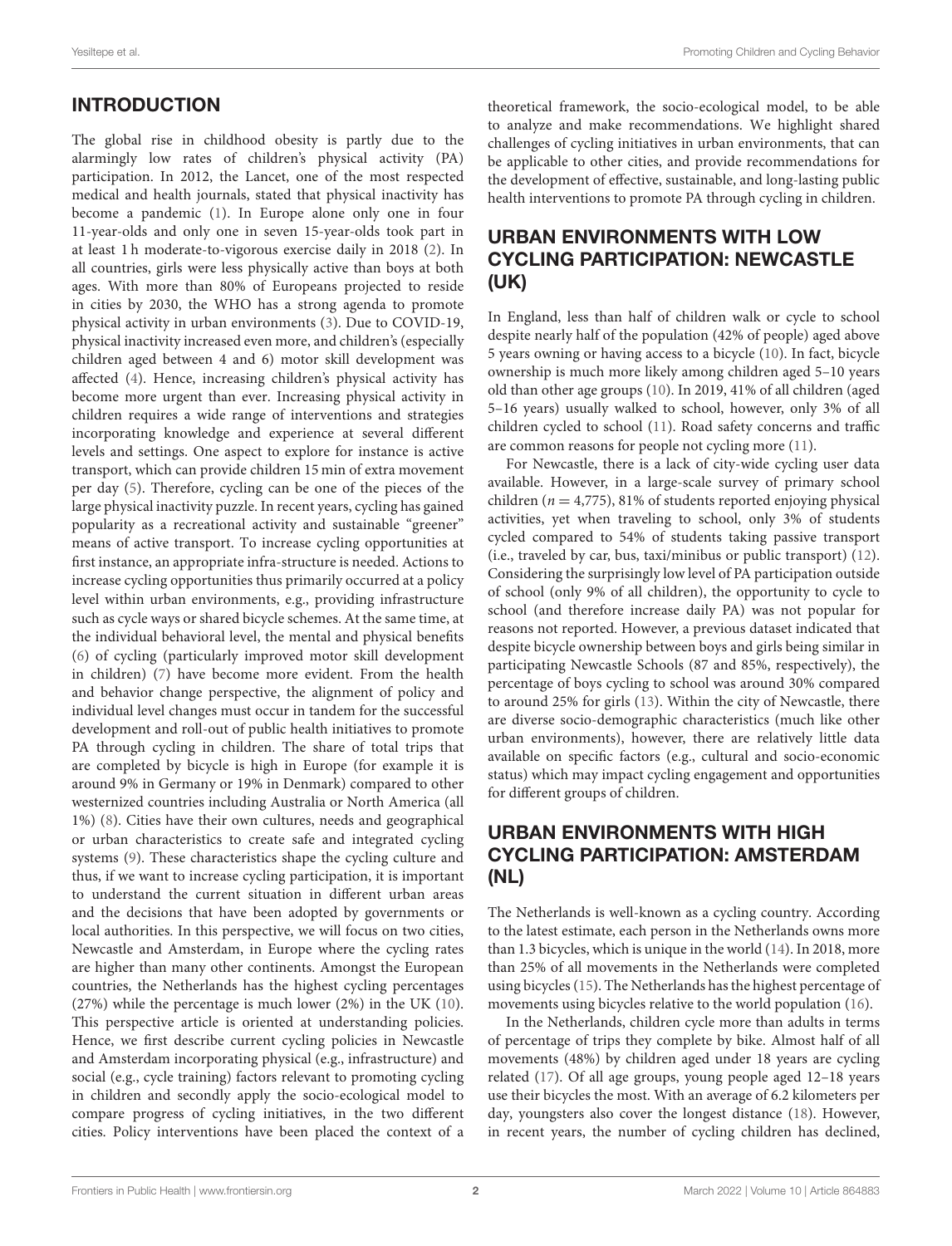partly because only half of children aged 4–12 years have learnt to cycle in urban areas [\(19\)](#page-5-5). In Amsterdam, more than 16,000 primary school children cannot cycle [\(20\)](#page-5-6). Most of these children are from families with a low economic status. Furthermore, among families with a low economic status, bicycle ownership and cycling skills are more limited which further hinders cycling opportunities [\(20\)](#page-5-6).

# APPLYING THE SOCIO-ECOLOGICAL MODEL TO COMPARE CYCLING INITIATIVES IN URBAN ENVIRONMENTS

In this perspective article, we compare the impact of cycling policies in Newcastle and Amsterdam on children's cycling behaviors using the socio-ecological model [\(21,](#page-5-7) [22\)](#page-5-8). The socioecological model (SEM) considers how the broad political and environmental factors shape individual and interpersonal characteristics [\(23\)](#page-5-9). The model is comprised of individual (e.g., knowledge and attitude), interpersonal (e.g., immediate physical environment and social unit), organizational (larger environments and (in)formal organizations), and community (e.g., demographic, ethnic, religious characteristics) level changes that are embedded within the policy environment (**[Figure 1](#page-2-0)**) [\(24\)](#page-5-10). Various preceding studies used the socio-ecological model in physical activity studies as it helps health professionals plan, implement, and/or evaluate physical activity interventions [\(25\)](#page-5-11). In addition, it helps to focus not only on individual characteristics but also the social and physical environment context that can include family, friends, or formal and informal organizations and facilities that promote or prevent physical activity [\(26\)](#page-5-12) and allows to provide a holistic understanding of

<span id="page-2-0"></span>

how policy interventions interact with a range of personal/social factors, which is needed to be able to understand what are appropriate interventions at what time, in which city and targeting who. Increasing cycling behaviors among children is complex since many factors, including personal factors such as cycling skills and environmental factors such as infrastructure, affect it. Hence, we use the socio-ecological model to capture the factors influencing cycling behavior in children at five levels: individual, interpersonal, organizational, community and policy. Within the context of cycling in children, policy makers and researchers usually focus on physical environment and individual level factors. The socio-ecological model suggests that the combination of individual, social, and physical environmental factors explain PA participation best and hence, the SEM is particularly appropriate for studying PA [\(27\)](#page-5-13). This model allows us to explore policy interventions at different levels, and provide insights and understanding into the differences in children's cycling participation in different cities, as well as in promotion policies targeting an increase in children's cycling participation. These insights can inform future intervention strategies. Hence, during analyzing the reports and decisions for Amsterdam and Newcastle, we aimed to understand the levels targeted in SEM.

#### Newcastle: Getting Wheels on the Road

Policies in Newcastle have mostly focused on getting people (not just children specifically) to cycle more. At the organizational level, policies aimed to create continuous, safe, direct routes where cyclists can travel separated from the vehicles [\(28\)](#page-5-14), and "school streets": closing streets to through traffic and having parking restrictions at school pick-up and drop-off times [\(29\)](#page-5-15), or closing bridges to traffic in order to create safer routes for children [\(30,](#page-5-16) [31\)](#page-5-17). Community level activities were supported, such as, "walk to school week" [\(32\)](#page-5-18), whereby parents and children were invited to actively commute to school. In addition, Newcastle Healthy School program promoted health and well-being of children and staff, whereby schools provided evidence of their health promoting practice or undertook a 2-year program of activity on a public health issue [\(26\)](#page-5-12).

Interpersonal or individual level changes have also been targeted, such as through the "Active Newcastle" program to promote physical activity and reduce health inequalities for different age or gender groups [\(33\)](#page-5-19), nationwide cycling festivals [\(34\)](#page-5-20), a "Fix your bike" voucher scheme launched by the Department of Transport [\(35\)](#page-5-21) as well as free cycling trainings for schools offered by the Newcastle city council [\(36\)](#page-5-22). However, few policies targeting individual and interpersonal level changes in Newcastle have been implemented.

#### Amsterdam: Keeping the Wheels Turning

In Amsterdam, organizational level changes are ongoing and are far more advanced than in Newcastle. While safe cycling routes are already present throughout the city, further improvements to current infrastructure to better connect different parts of the city have been proposed, so that new routes will be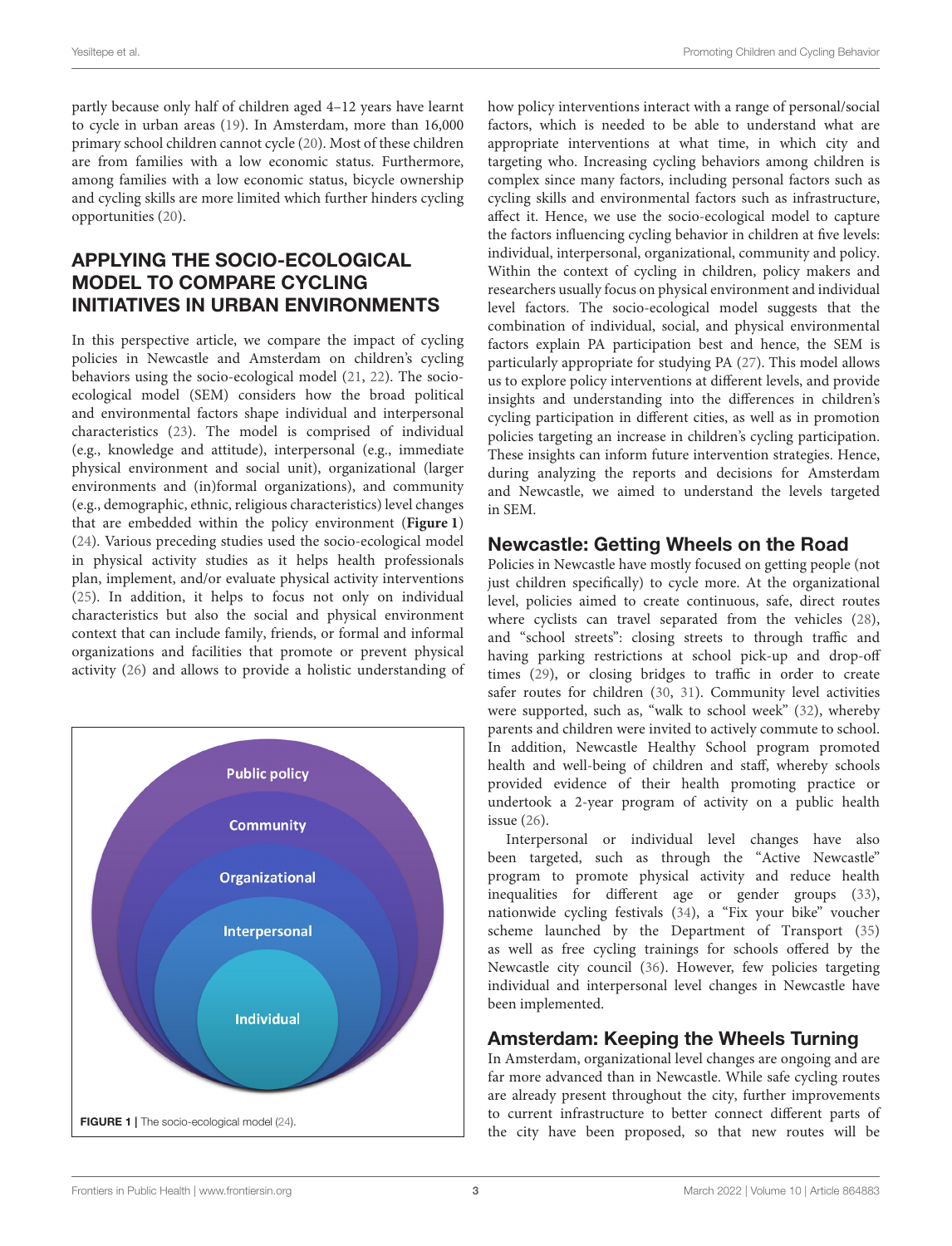added and existing routes will be modified [\(37\)](#page-5-23). At the community level, a main goal is to strengthen the cycling culture amongst the low socio-economic groups and nonwestern background people [\(38\)](#page-5-24) due to their low cycling uptake. In addition, to promote cycling, there are specific schemes at schools. For example, parents can declare costs for cycling or parents from lower income groups can buy bikes with discounts [\(28\)](#page-5-14).

At the individual and interpersonal level changes, the aim is to increase children's and their parents' cycling skills so that the parents can be role models to encourage cycling with their children. All equipment such as bicycles and helmets are provided by the executive party "Verkeersplein Amsterdam" and the cycling activities target children who cannot learn cycling from home [\(39\)](#page-5-25).

# SHARED CHALLENGES: RIDING TOWARDS PROMOTING CHILDREN'S PA THROUGH CYCLING IN URBAN ENVIRONMENTS

The policies in each city target different levels of the social ecological model (see **[Figure 2](#page-3-0)**). Amsterdam city already has a high number of cyclists (children included), and the infrastructure is already well-developed to support cycling. Hence, policies mostly focus on individual and interpersonal level changes. On the other hand, in Newcastle, cycling infrastructure is yet to be developed in order to support cycling behavior. Hence, policies focus on organizational and community level changes yet interpersonal and individual level changes are warranted. In addition to generating a sound cycling infrastructure, policies that are based on knowledge of the factors that impact cycling behavior in children (with or without disabilities) from low socio-economic groups, ethnic minorities and different gender groups are critical. Despite that Amsterdam has already got the wheels turning, more concerted strategies from the government in both cities are called for to help improve the cycling culture amongst their children to promote PA through cycling. To target children specifically, both cities appear to have (to some extent) collaborations with schools to promote cycling initiatives acknowledging the need to implement individual and/or community level changes.

Additionally, policies should target the most influential and the most modifiable factors that impact cycling behavior, such as bike parking, schemes to promote cycling and parental perception of safety. It is crucial to identify such factors that are meaningful to policy makers. Until recently, cycling and walking have not been priorities of transport plans for some time in the two cities. This has recently changed, especially in Amsterdam [\(38\)](#page-5-24); however, there is still a lot that can be done. Rather than having plans focused on reducing vehicles on the road [to become more "green" and reduce  $CO<sub>2</sub>$  emissions [\(40,](#page-5-26) [41\)](#page-5-27)], the focus of plans should be shifted toward making cycling (and walking) more appealing and encouraging PA, particularly for children and young people. Recent attempts show that it is possible to create large car-free areas to create safe and healthier environments for pedestrians and cyclists [\(42\)](#page-5-28). This shift from car-dominated cities to car-free areas/regions can be adapted to any country/city in the world (organizational level change), which can help improve interpersonal and individual level changes.

<span id="page-3-0"></span>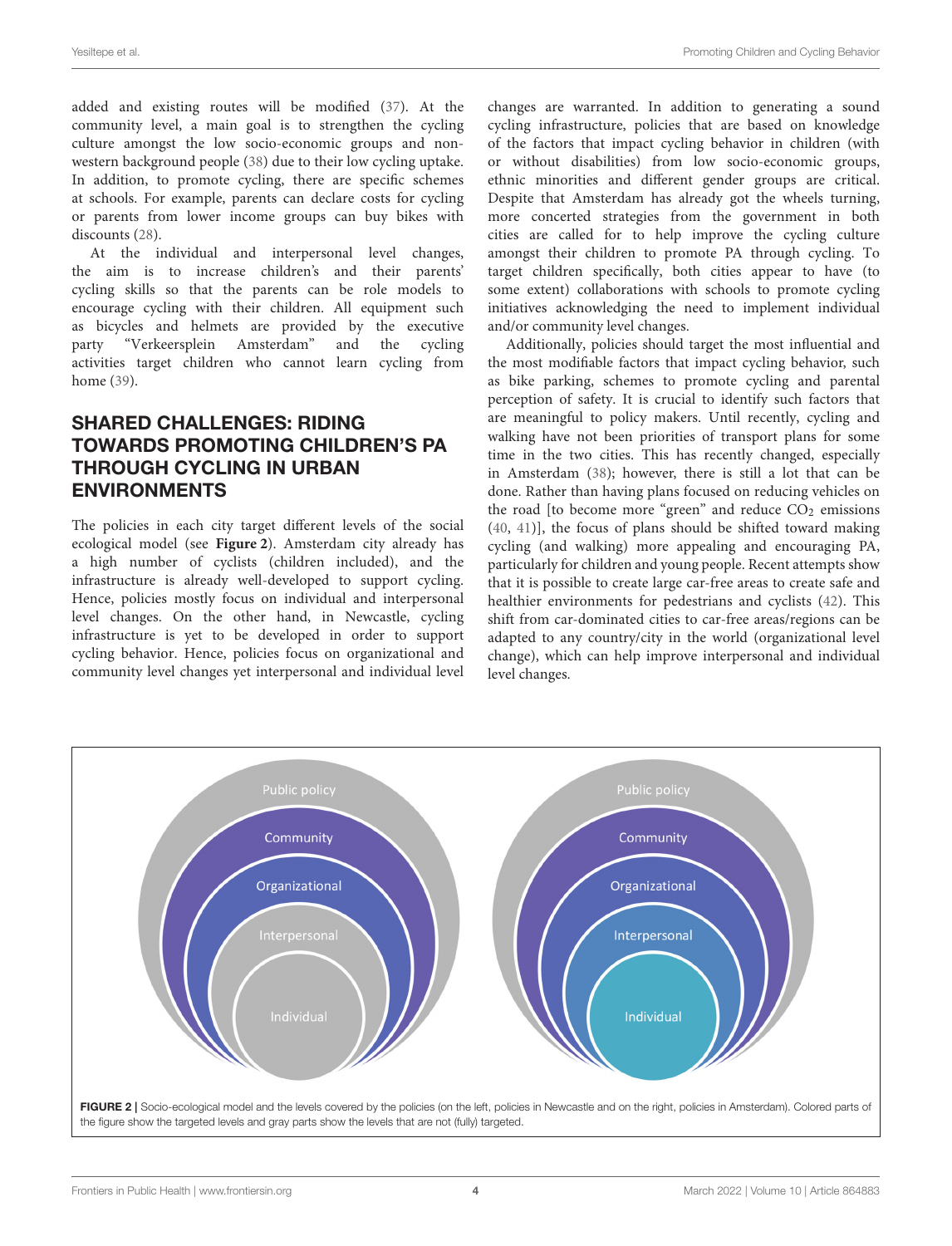#### Yesiltepe et al. Promoting Children and Cycling Behavior

#### DISCUSSION: A SHARED "CYCLE-PATH" FOR POLICY MAKERS AND RESEARCHERS TO DEVELOP AND IMPLEMENT EFFECTIVE CYCLING INITIATIVES TO PROMOTE LIFE-LONG PHYSICAL ACTIVITY IN CHILDREN

Seldom do the "cycle-paths" of policy-makers, who implement public health initiatives, and researchers, who devise behavior change initiatives, co-create PA interventions and design implementation studies, run in parallel. It is a common practice for government to implement strategies before consultations are sought from the targeted population or from researchers, while an evidence-based approach, involving stakeholder's input, would likely increase effectiveness. At the moment, the policy regarding promoting cycling seems to be limited as it does not cover all determinants as proposed in SEM. Public policies mainly focus on external conditions relevant to cycling policy (e.g., infrastructure, parking spots or shared bikes). Though this is very important, particularly in the UK where cycling infrastructure is less developed than in the Netherlands, policies should also target the social factors that impact cycling behavior, self-efficacy or skills. As stated before, policies focus on keeping the wheels turning, rather than promoting cycling among citizens who are not yet able to, or unwilling to cycle. For example, there is not much effort to promote cycling among children from low socio-economic groups in both cities. Currently, there are cycling promotion events mostly at school level to learn more about cycling and schools can participate these events voluntarily. But this is not embedded in policies yet. This requires more cooperation between departments that work on cycling and other active travel modes (e.g., department of health, planning). Besides, more research is needed to identify the barriers or motivations for children who do not cycle. This can help us determine the effectiveness of current interventions.

In health research, evidence-based practice is a key term for decision-making in medicine [\(43\)](#page-5-29). It involves considering 1. target population/patient perspectives, 2. expertise of

#### **REFERENCES**

- <span id="page-4-0"></span>1. Thompson WR. WHO Study Reinforces Worldwide Pandemic of Physical Inactivity. American College of Sports Medicine (2018). Available at: [https://www.acsm.org/blog-detail/acsm-blog/2018/09/19/who-study](https://www.acsm.org/blog-detail/acsm-blog/2018/09/19/who-study-reinforces-worldwide-pandemic-physical-inactivity)[reinforces-worldwide-pandemic-physical-inactivity](https://www.acsm.org/blog-detail/acsm-blog/2018/09/19/who-study-reinforces-worldwide-pandemic-physical-inactivity) (accessed January 1, 2022).
- <span id="page-4-1"></span>2. OECD/European Union. "Physical activity among children and adolescents," in Health at a Glance: Europe 2020 State of Health in the EU Cycle (Paris: OECD Publishing).
- <span id="page-4-2"></span>3. World Health Organization. Towards More Physical Activity in Cities Transforming Public Spaces to Promote Physical Activity—A Key Contributor to Achieving The Sustainable Development Goals in Europe. Copenhagen, Denmark (2017).
- <span id="page-4-3"></span>4. Vrieswijk S, Balk L, Singh A. Gevolgen van de coronamaatregelen voor de motorische ontwikkeling van basisschoolkinderen. Utrecht: Mulier Instituut (2021).
- <span id="page-4-4"></span>5. Slot-Heijs J, Vrieswijk S, Duijvestijn M. Actief transport van en naar de basisschool. Utrecht: Mulier Instituut (2022).

professionals, and 3. available scientific evidence, to make adequate decisions about healthcare. For successful uptake of behavior change strategies (at the crux of successful policy implementation), it is imperative that policy-makers and other stakeholders, such as children, parents and schools, are involved from the outset [\(44\)](#page-5-30) and available scientific evidence is used as input for interventions [\(43\)](#page-5-29). Working together is crucial in producing and evaluating multi-component interventions at a policy level that recognize individual, as well as interpersonal, community and organizational needs that can lead to positive behavior change at a societal level, and, in this case, promote PA through cycling in children. For both Amsterdam and Newcastle, it is time to focus on both the external conditions as well as the social aspects to promote cycling.

# DATA AVAILABILITY STATEMENT

The original contributions presented in the study are included in the article/supplementary material, further inquiries can be directed to the corresponding author/s.

# AUTHOR CONTRIBUTIONS

DY and RP collected the data and completed the analysis. DY, RP, FL, GT, SM, MJ, and FH provided critical input to the manuscript. All authors contributed to the conceptualization of the study. All authors contributed to the article and approved the submitted version.

#### FUNDING

This research was funded by pump priming fund that supports collaborative research projects between Northumbria University (NU) and Amsterdam University of Applied Sciences (AUAS).

#### ACKNOWLEDGMENTS

Authors would like to thank Alistair Baldwin (transport planner at Newcastle City Council) for providing information about cycling in Newcastle.

- <span id="page-4-5"></span>6. Green S, Sakuls P, Levitt S. Cycling for health. Can Fam Physician. (2021) 67:739–42. doi: [10.46747/cfp.6710739](https://doi.org/10.46747/cfp.6710739)
- <span id="page-4-6"></span>7. Briem V, Radeborg K, Salo I, Bengtsson H. Developmental aspects of children's behavior and safety while cycling. J Pediatr Psychol. (2004) 29:369– 77. doi: [10.1093/jpepsy/jsh040](https://doi.org/10.1093/jpepsy/jsh040)
- <span id="page-4-7"></span>8. Pucher J, Buehler R. Cycling for everyone: lessons from Europe. Transp Res Rec. (2008) 2074:58–65. doi: [10.3141/2074-08](https://doi.org/10.3141/2074-08)
- <span id="page-4-8"></span>9. Vassi A, Vlastos T. A review and critical assessment of cycling infrastructures across Europe. In The Sustainable City IX. Rome: WIT Press.
- <span id="page-4-9"></span>10. Cycling UK. Cycling UK's Cycling Statistics. Surrey, UK (2019).
- <span id="page-4-10"></span>11. Department for Transport. Walking and Cycling Statistics, England: 2019 (2020). Available online at: [https://www.gov.uk/government/statistics/](https://www.gov.uk/government/statistics/walking-and-cycling-statistics-england-2019) [walking-and-cycling-statistics-england-2019](https://www.gov.uk/government/statistics/walking-and-cycling-statistics-england-2019) (accessed January 1, 2022).
- <span id="page-4-11"></span>12. Schools Health Education Unit. Newcastle children and young people's health and wellbeing survey (2019). Available online at: [https://www.](https://www.servicestoschools.org.uk/Page/7404) [servicestoschools.org.uk/Page/7404](https://www.servicestoschools.org.uk/Page/7404) (accessed January 1, 2022).
- <span id="page-4-12"></span>13. The Schools Health Education Unit. Young People in Newcastle Schools. Newcastle: Newcastle (2011).